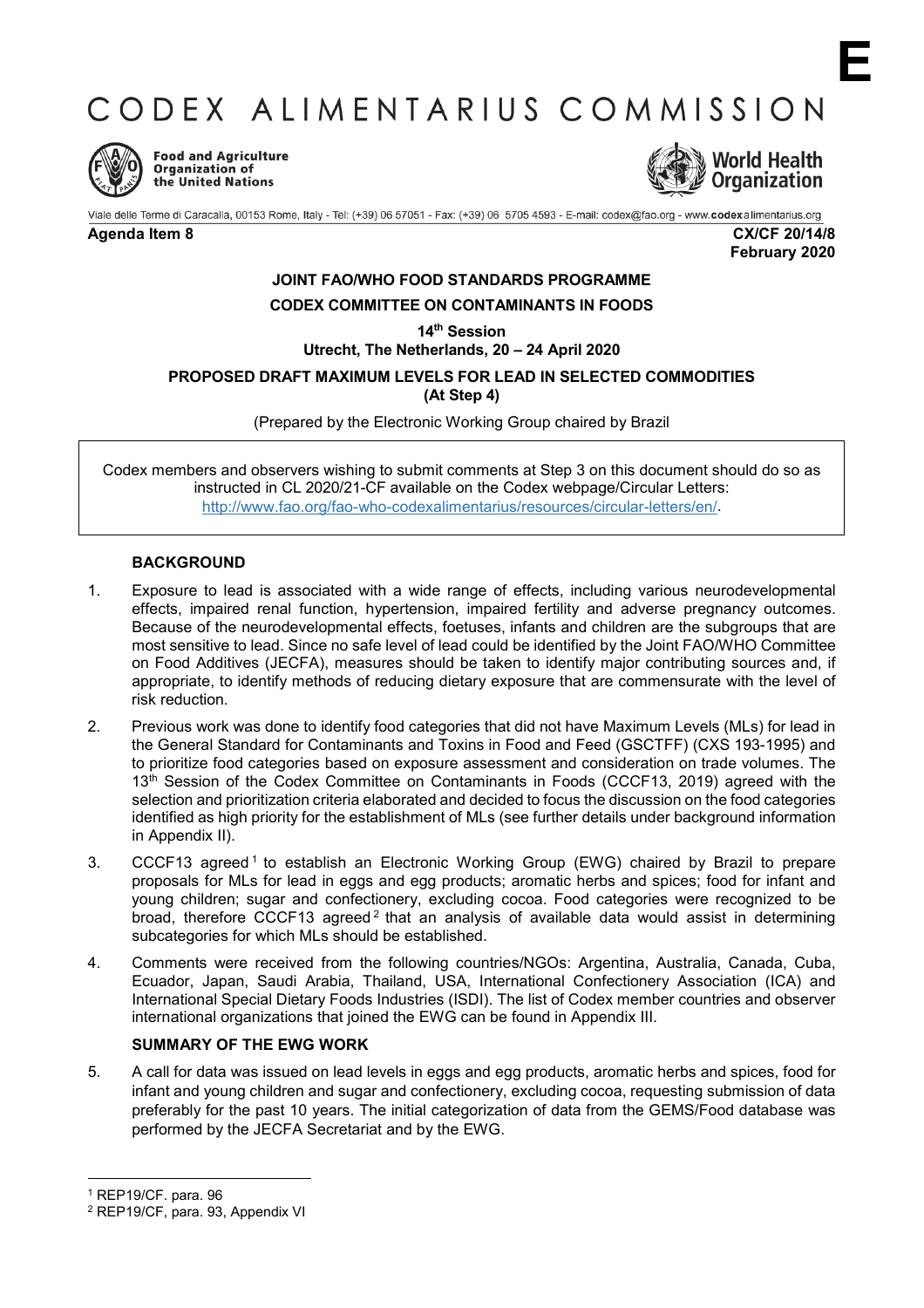- 6. Data since 2008 was extracted from GEMS/Food database. An analysis of results was made to decide which data should be considered and what recommendations should be made by the EWG. The work process and the rationale to support the ML recommendations is provided in Appendix I.
- 7. During the data analysis, the EWG noticed some inconsistences on submission and extraction of 2019 data for food for infant and young children and for sugar and confectionery categories. The EWG was able to deal with the inconsistencies found for eggs and eggs products and for spices and culinary herbs.
- 8. A total of 2,228 results were submitted for eggs and eggs products, being 1,257 for fresh eggs and 971 for eggs products. For eggs products, a significant amount of data was available only for preserved eggs, with a total of 907. Analysis of available data on GEMS/Food showed mean occurrence levels of 0.02 mg/kg for eggs and 0.44 mg/kg for preserved eggs. Using the As-Low-As-Reasonably-Achievable (ALARA), establishing ML of 0.1 mg/kg for lead on eggs would have a rejection rate of 0.5%, while a ML of 1.5 or 2 mg/kg for preserved eggs would have a rejection of 5 or 4.1%. The data available for other eggs products don't allow to suggest ML.
- 9. Spices and culinary herbs were analysed separately, with a total of 1,878 data for culinary herbs and 3,347 data for spices. It was possible to categorize spices in five subcategories, using the classification of the Codex Committee on Spices and Culinary Herbs (CCSCH)<sup>3</sup>, but not all samples could be fit in one of the subcategories (e. g. mixture of spices).
- 10. For culinary herbs,151 data were for fresh herbs and 1,774 for dried herbs. Data showed significant differences in lead occurrence comparing fresh and dried products. With rejection rate less than 2.6%, MLs of 0.2 mg/kg for fresh herbs and 2 mg/kg for dried herbs are proposed. Adopting these proposed MLs, lead intake associated with the consumption of these foods can be reduced in more than 40%.
- 11. For spices, different profiles were observed for fresh and dried rhizomes, bulbs and roots, with a mean of occurrence level in the fresh products 5 times less than dried products. The MLs proposed based on ALARA are 0.6 mg/kg for fruits spices and berries spices; 2.5 mg/kg for dried rhizomes, bulbs and roots; 0.8 mg/kg for fresh rhizomes, bulbs and roots; 3.0 mg/kg for bark; 1.0 mg/kg for floral parts and 0.9 mg/kg for seeds spices. The proposed MLs would have a rejection rate around or less than 5%. In general, adopting these MLs, the intake reduction of lead is at least 40%, but for seeds spices the intake reduction is 9,1% and for dried rhizomes, bulbs and roots the reduction is 87.5%.

# **RECOMMENDATIONS**

<span id="page-1-0"></span>12. CCCF is invited to consider the proposed MLs for the prioritized food categories as well as the proposals made in relation to the establishment of MLs for lead in food for infant and young children and sugar and confectionery as shown in Appendix I, taking into account the information provided in paragraphs 5-11 and Appendix II, and comments submitted in reply to CL 2020/21-CF.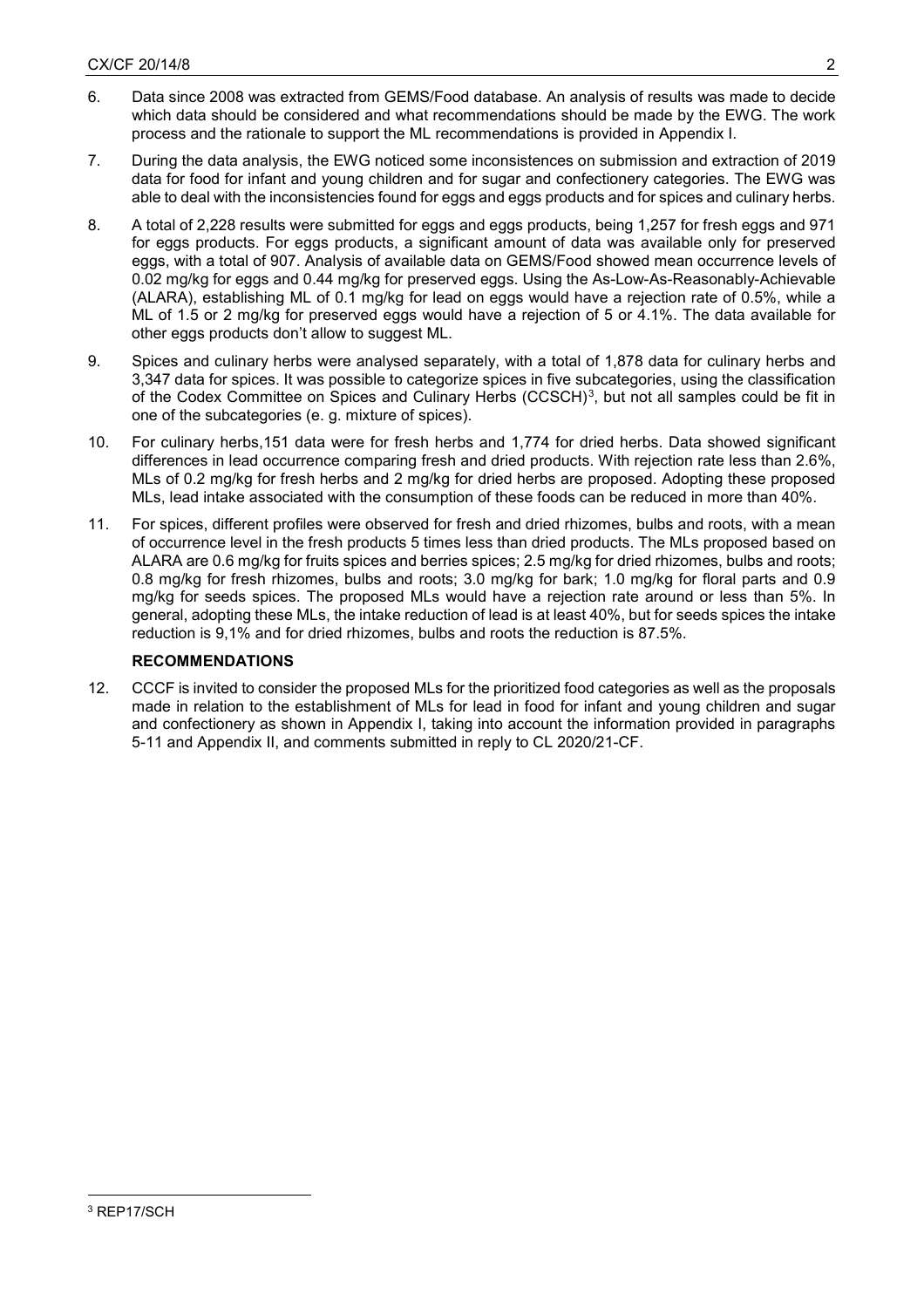# **APPENDIX I**

# **PROPOSED DRAFT MAXIMUM LEVELS FOR LEAD FOR SELECTED FOOD CATEGORIES (For comments)**

Codex members and observers are kindly invited to consider the following proposals (the numbering does not represent any particular priority order):

- 1. Establish a ML of 0.1 mg/kg for eggs;
- 2. Establish a ML of 1.5 or 2 mg/kg for preserved eggs;
- 3. Establish a ML of 0.2 mg/kg for fresh culinary herbs;
- 4. Establish a ML of 2.0 mg/kg for dried culinary herbs;
- 5. Establish the following MLs for spices:
	- Fruits and berries: 0.6 mg/kg
		- Rhizomes, bulbs and roots (dried): 2.5 mg/kg
		- Rhizomes, bulbs and roots (fresh): 0.8 mg/kg
		- Bark: 3.0 mg/kg
		- Floral parts: 1.0 mg/kg
		- Seed: 0,9 mg/kg
- 6. Postpone to next year the establishment of MLs for lead in food for infant and young children and sugar and confectionery and extract and analyse again occurrence data addressing the inconsistencies identified.
- 7. When working on food for infant and young children, consider establishing MLs for cereal-based products for infants and young children "as consumed" to align with other food categories for this public in the GSCTFF.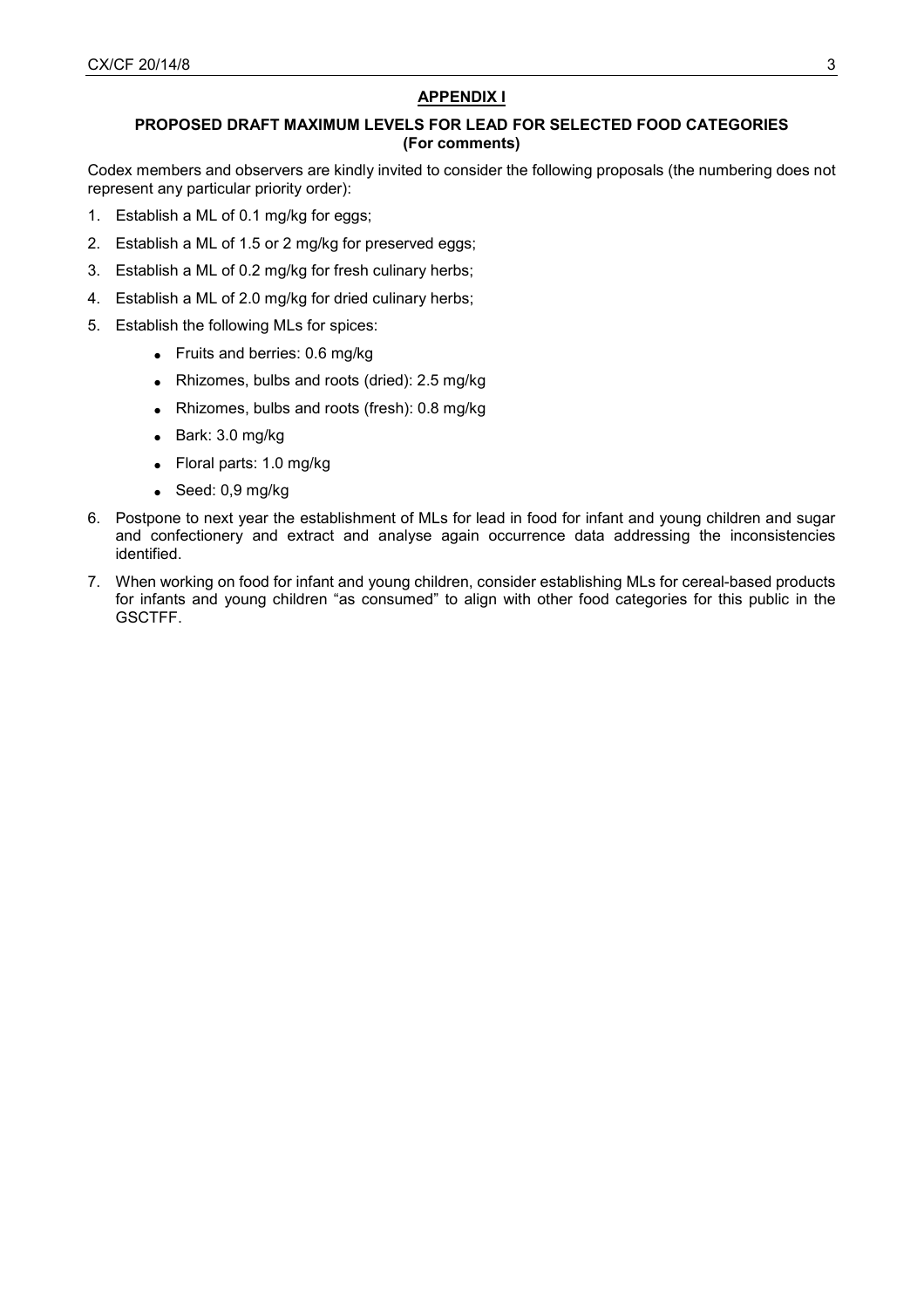# **APPENDIX II**

# **SUMMARY REPORT (For information)**

### **BACKGROUND**

- 1. Based on conclusions of  $73<sup>rd</sup>$  JECFA Meeting about dietary exposure of lead in 2011, a work to reduce Maximum Levels (MLs) for lead established in the General Standard for Contaminants and Toxins in Food and Feed (GSCTFF) was undertaken since the 6th Session of the Codex Committee on Contaminants in Foods (CCCF06, 2012).
- 2. CCCF[1](#page-3-0)1 (April 2017)<sup>1</sup> noted that the work on the revision was limited to those food categories listed in the GSTCFF. However, there was wide support to continue working on new MLs for lead for a range of food categories. An EWG led by Brazil was established to prepare a discussion paper on a structured approach to prioritize commodities not included in the GSCTFF and propose new MLs.
- 3. CCCF12 (March 2018)[2](#page-3-1) agreed to re-establish an EWG led by Brazil to prepare for CCCF13 a revised discussion paper and project document which also took into consideration exposure data (in addition to other criteria for prioritization of commodities) in establishing the prioritization of the categories, and to propose MLs for the food categories identified as high priority.
- 4. CCCF1[3](#page-3-2) (April 2019)<sup>3</sup> agreed with the selection and prioritization criteria presented and decided to focus on proposal of MLs for food for infants and young children (except those for which MLs have already been established in the GSCTFF), spices and aromatic herbs, eggs and sugars and confectionery, excluding cocoa. Food categories were recognized to be broad, therefore CCCF13 agreed in the project document for new work that an analysis of available data would assist in determining subcategories for which MLs should be established.
- 5. An EWG, chaired by Brazil, was established to prepare, subject to approval of CAC42, proposed draft MLs for comments and consideration at CCCF14; and issue a call for data on agreed categories to identify subcategories for which MLs could be proposed for consideration by CCCF14. Since JECFA did not identify safe level of lead, the approach was to propose MLs that were "as low as reasonably achievable" (ALARA).

# **LEAD OCCURRENCE IN FOODS**

- 6. After the call for data, lead occurrence data were extracted from GEMS/Food database for food categories according to the EWG terms of reference, considering data submitted after 2008. Data were categorized based on the names entered by the countries on the fields: Food Category, Food Name, Local Food Name and Food State Name. The "Remarks" column was checked to see if there was some information to complete the classification.
- 7. Data that did not meet basic criteria, such as incomplete information, results from aggregated samples (i.e. samples reported as summary statistics rather than individually), total diet studies (TDS), results on dry matter basis and results from multi-ingredient foods were removed. Although TDS samples provide realistic data on food contamination, the EWG considered inappropriate to propose MLs based on these results once they do not represent contamination profiles on products on the market.
- 8. All data was converted into the same unit (mg/kg). Not detected values (ND) were considered as being half of LOD and values between LOD and LOQ were treated as (LOD + LOQ)/2. This process resulted in the raw dataset.
- 9. Some results in the dataset were obtained with methods with a high LOQ, with some data reported as non-detected (NDs). This situation may interfere in an accurate evaluation of the data. Since no MLs are established for the food categories analysed on this document, data that reported LOQ values higher than 95<sup>th</sup> percentile for each food category were excluded and a new dataset was prepared (LOQ-limited dataset).

 $\overline{a}$ 

<span id="page-3-0"></span><sup>1</sup> REP17/CF. paras. 85-86

<span id="page-3-1"></span><sup>2</sup> REP18/CF. para. 131

<span id="page-3-2"></span><sup>3</sup> REP19/CF. paras. 92-93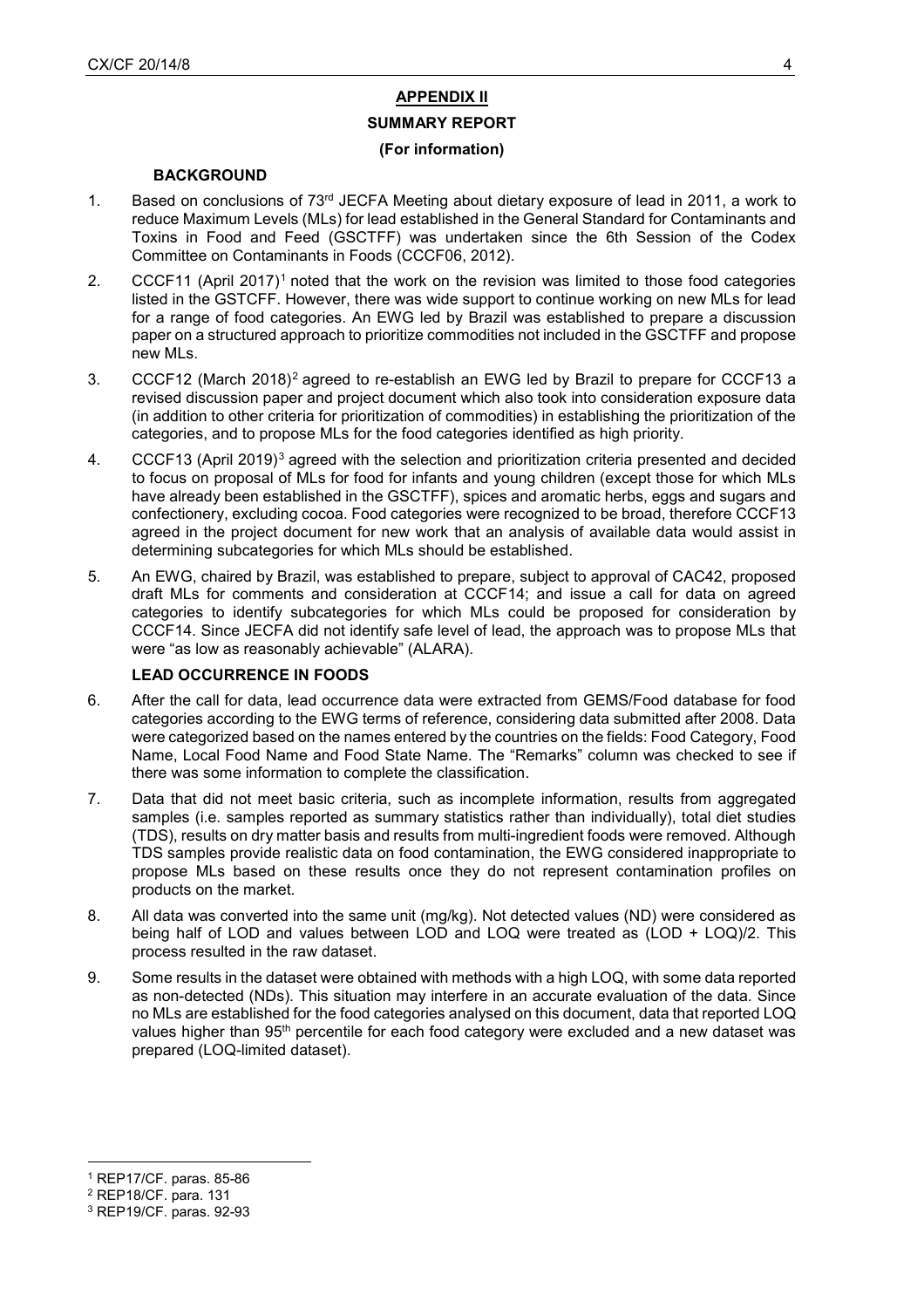- 10. A lot of data did not have information about the LOQ of the method. The absence of a LOQ does not allow an evaluation of whether theses samples achieved the LOQ criteria mentioned on paragraph above. Nevertheless, omitting many samples could affect the results. A comparison was made to see if the statistics parameters would change if data without LOQ reported were omitted. No difference was observed in the mean and high percentiles (data not shown) and for this reason, data with no LOQ reported were included in the analysis.
- 11. Summary statistics including N+/N (number of positive results/total number of samples), mean, median, 95<sup>th</sup> and 97.5<sup>th</sup> percentile concentrations (abbreviated as P95<sup>TH</sup> and P97.5<sup>TH</sup>), minimum and maximum concentrations were determined considering the raw dataset for each category. The subcategories were identified according to the available data.
- 12. Raw and LOQ-datasets were compared considering mean and the 95<sup>th</sup> percentile. In general, no difference was observed between the two approaches. Finally, hypothetical MLs and the rate of sample rejection were analysed aiming to propose MLs to be established.

# **ANALYSIS OF FOOD CATEGORIES**

## **Eggs and egg products**

- 13. Data for eggs and egg products were submitted from one region (European Union) and five countries: Canada, China, Singapore, Thailand and USA. The raw dataset for eggs and egg products consisted of 2,228 results from GEMS/Food database. 1,257 data of fresh eggs were provided, with 3 samples identified as duck eggs with no detected results and the remaining 1,254 results were considered as chicken eggs. A total of 971 data were submitted for egg products, but only for preserved eggs a significant amount of data is available with a total of 907 (**Table A1**).
- 14. Data from raw and LOQ-limited datasets are shown in **Table A2**. Only one sample for egg reported LOQ higher than 95<sup>th</sup> percentile lead occurrence and all data for preserved eggs had appropriate LOQ.
- 15. Hypothetical MLs for lead in eggs and preserved eggs and the effect on sample rejection are shown in **Table 1.** Establishing a ML of 0.1 mg/kg would have a rejection rate of 0.5%. For preserved eggs, establishing a ML of 1.5 or 2 mg/kg would have a rejection of 5 or 4.1%, respectively.

|                | Eggs ( $n = 1,254$ )         |                      |  |  |  |  |  |  |  |  |
|----------------|------------------------------|----------------------|--|--|--|--|--|--|--|--|
| ML (mg/kg)     | Mean lead occurrence (mg/kg) | Sample rejection (%) |  |  |  |  |  |  |  |  |
| No ML          | 0.02                         | 0.0                  |  |  |  |  |  |  |  |  |
| 0.2            | 0.01                         | 0.2                  |  |  |  |  |  |  |  |  |
| 0.1            | 0.01                         | 0.5                  |  |  |  |  |  |  |  |  |
| 0.05           | 0.01                         | 3.3                  |  |  |  |  |  |  |  |  |
| 0.03           | 0.01                         | 5.3                  |  |  |  |  |  |  |  |  |
|                | Preserved eggs (n = 907)     |                      |  |  |  |  |  |  |  |  |
| ML (mg/kg)     | Mean lead occurrence (mg/kg) | Sample rejection (%) |  |  |  |  |  |  |  |  |
| No ML          | 0.44                         | 0.0                  |  |  |  |  |  |  |  |  |
| 2.5            | 0.20                         | 3.1                  |  |  |  |  |  |  |  |  |
| $\overline{2}$ | 0.18                         | 4.1                  |  |  |  |  |  |  |  |  |
| 1.5            | 0.17                         | 5.0                  |  |  |  |  |  |  |  |  |
|                | 0.15                         | 6.8                  |  |  |  |  |  |  |  |  |

**Table 1.** Effect of the implementation of hypothetical MLs for lead in eggs and preserved eggs: Raw dataset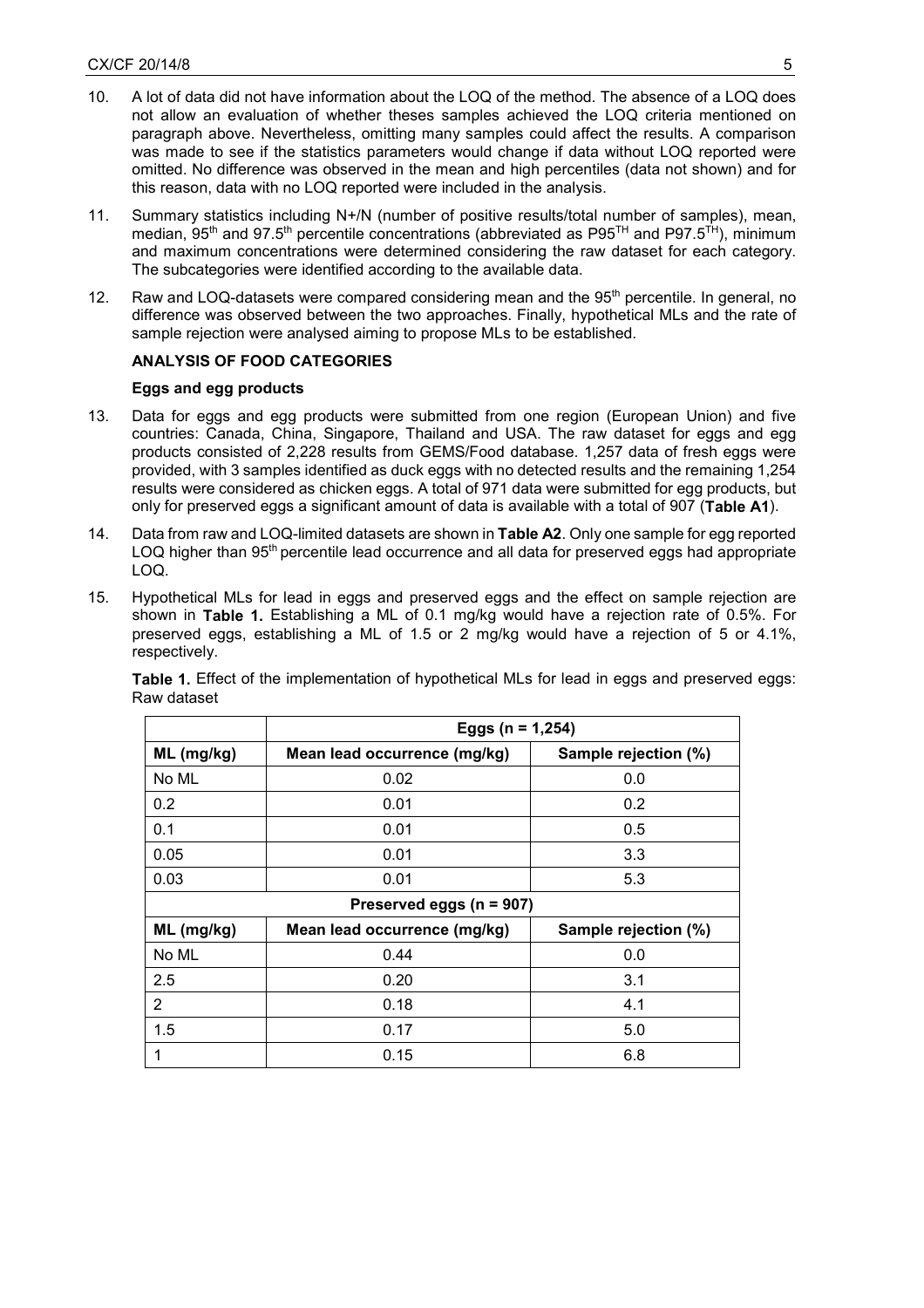$\overline{a}$ 

# **Spices and culinary herbs**

- 16. During the EWG, one country indicated that the term "culinary herbs" would be more appropriate than "aromatic herbs" and hence the terminology was adopted on the document. Data for spices and culinary herbs were submitted from one region (European Union) and 14 countries: Australia, Brazil, Canada, Cuba, China, France, India, Japan, Nigeria, New Zealand, Republic of Korea, Singapore, Thailand and USA. Besides the criteria mentioned in paragraph 7, the EWG excluded data reported on this food category that were not considered spices or aromatic herbs by CCSCH<sup>[4](#page-5-0)</sup>, for example: condiments, extract, essence, sauce, paste, salted, smoked, cooked, gelatine, yeast, seaweed and salt.
- 17. Based on the information reported according to paragraph 6, it was possible to classify culinary herbs as fresh and dried. Spices were divided into subcategories considering CCSCH classification, resulting in the subcategories fruits and berries; rhizomes, bulbs and roots (dried and fresh), bark, floral parts and seed. **Table 2** shows examples of products in each subcategory.

| Food sub-categories       | Food                                                                                                                                         |
|---------------------------|----------------------------------------------------------------------------------------------------------------------------------------------|
| Culinary herbs            | Mixed herbs, coriander, basil, parsley, lemon grass, celery,<br>oregano, thyme, dill, sage, rosemary, chives, cilantro,<br>chamomile, celery |
| <b>Fruits and berries</b> | Chili red pepper, white pepper, black pepper, paprika, ground<br>chili, sumac                                                                |
| Floral parts              | Cloves, saffron                                                                                                                              |
| Seed                      | Cumin, anise seed, fenugreek, chili seed, funnel seeds, coriander<br>seed, dill seed, cardamom, mustard, nutmeg                              |
| Rhizomes, bulbs and roots | Ginger, garlic (fresh, dried, cooked), galangal, turmeric (curcuma)                                                                          |
| Bark                      | Cinnamon                                                                                                                                     |

**Table 2.** Examples of foods on each subcategory of culinary herbs and spices.

- 18. Data were analysed separately for culinary herbs and spices (**Table B1**). Mean and 97.5th percentile from raw and LOQ-limited datasets are shown in **Table B2**. For culinary herbs, 5 samples out of 1,925 reported LOQ higher than 95<sup>th</sup> percentile lead occurrence. No significant variations were observed for either mean and 95<sup>th</sup> percentile. For spices, 25 samples out of 3,347 reported LOQ higher than 95<sup>th</sup> percentile. Removing results with high LOQ values did not affected the mean, but a lower value was observed for the 95<sup>th</sup> percentile.
- 19. For culinary herbs, it was possible to split in two subcategories: fresh and dried, with different contamination profiles. A total of 1,878 data for culinary herbs were submitted, being 151 for fresh and 1,774 for dried. MLs of 0.2 mg/kg for fresh herbs and 2 mg/kg for dried herbs are proposed with a rejection rate less than 2.6% (**Table 3**).

**Table 3.** Effect of the implementation of hypothetical MLs for lead in culinary herbs: Raw dataset

| Fresh culinary herbs ( $n = 151$ ) |                                        |                                  |                         |                         |  |  |  |  |  |  |  |
|------------------------------------|----------------------------------------|----------------------------------|-------------------------|-------------------------|--|--|--|--|--|--|--|
| $ML$ (mg/kg)                       | <b>Mean lead occurrence</b><br>(mg/kg) | Lead intake<br>$(\mu g/kg b.w.)$ | Intake<br>reduction (%) | Sample rejection<br>(%) |  |  |  |  |  |  |  |
| No ML                              | 0.04                                   | 0.01                             |                         | 0.0                     |  |  |  |  |  |  |  |
| 0.3                                | 0.04                                   | 0.01                             |                         | 0.0                     |  |  |  |  |  |  |  |
| 0.2                                | 0.02                                   | 0.003                            | 45.0                    | 2.6                     |  |  |  |  |  |  |  |
| 0.1                                |                                        | 0.002                            | 65.0                    | 15.2                    |  |  |  |  |  |  |  |
|                                    | 0.01                                   |                                  |                         |                         |  |  |  |  |  |  |  |

<span id="page-5-0"></span><sup>4</sup> REP17/SCH: Report of the 3RD Session of The Codex Committee on Spices and Culinary Herbs, Chennai, India, 6-10 February 2017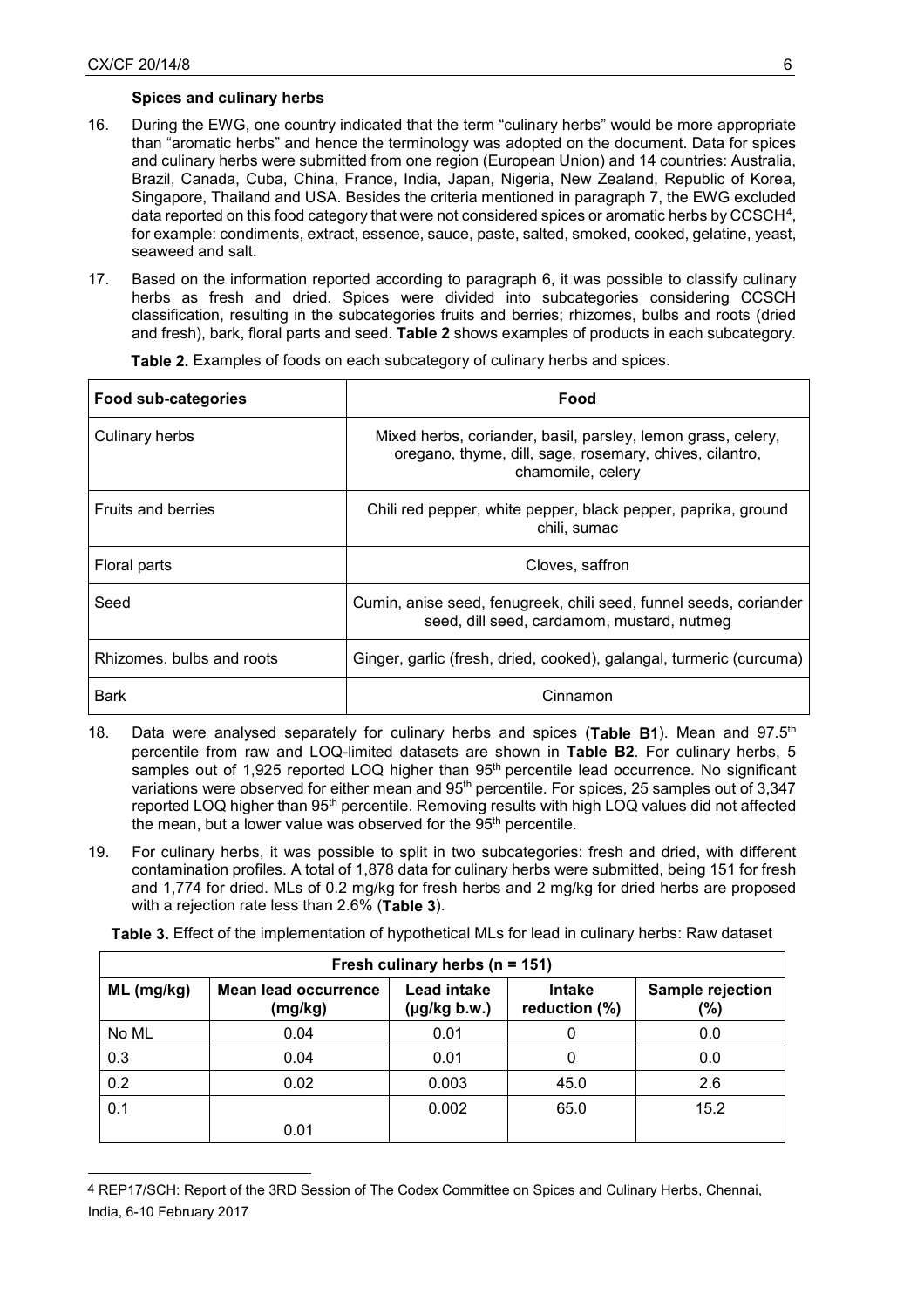| Dried culinary herbs $(n = 1,774)$ |                                        |                                         |                                |                         |  |  |  |  |  |  |  |
|------------------------------------|----------------------------------------|-----------------------------------------|--------------------------------|-------------------------|--|--|--|--|--|--|--|
| $ML$ (mg/kg)                       | <b>Mean lead occurrence</b><br>(mg/kg) | <b>Lead intake</b><br>$(\mu g/kg b.w.)$ | <b>Intake</b><br>reduction (%) | Sample rejection<br>(%) |  |  |  |  |  |  |  |
| No ML                              | 0.29                                   | 0.04                                    |                                | 0.0                     |  |  |  |  |  |  |  |
| 2                                  | 0.17                                   | 0.03                                    | 41.4                           | 1.9                     |  |  |  |  |  |  |  |
| 1.5                                | 0.13                                   | 0.02                                    | 55.2                           | 3.9                     |  |  |  |  |  |  |  |
|                                    | 0.13                                   | 0.02                                    | 55.2                           | 4.5                     |  |  |  |  |  |  |  |

- 20. A total of 3,347 data were extracted for spices, but it was not possible to classify all samples in the subcategories mentioned (e.g. mace). The impact of the establishment of hypothetical MLs for lead on dietary intake was evaluated in each subcategory for the Cluster Diet with the highest consumption pattern for that group (worst case scenario). Cluster Diets with higher consumption patterns were G09 for fruit spices and berries spices (8.89 g/person/day); G04 for spices classified as rhizomes, bulbs and roots (1.34 g/person/day), G12 for bark (0.40 g/person/day), G11 for spices classified as floral parts (3.88 g/person/day) and G04 for seeds (1.82 g/person/day).
- 21. Intake reduction due to the establishment of MLs for lead on spices and the impact on rejection rates are show on **Table 4**. MLs proposed with a rejection rate, in general, from 2,5% to 5% are as follow (**Table 4**):
	- Fruits spices and berries spices: 0.6 mg/kg
	- Rhizomes, bulbs and roots (dried): 2.5 mg/kg
	- Rhizomes, bulbs and roots (fresh): 0.8 mg/kg
	- Bark: 3.0 mg/kg
	- Floral parts: 1.0 mg/kg
	- Seed: 0,9 mg/kg

| Fruits and berries ( $n = 1,352$ ) |                                        |                                               |                                |                                |  |  |  |  |  |
|------------------------------------|----------------------------------------|-----------------------------------------------|--------------------------------|--------------------------------|--|--|--|--|--|
| $ML$ (mg/kg)                       | Mean lead<br>occurrence (mg/kg)        | Lead intake<br>$(\mu g/kg b.w.)$              | <b>Intake</b><br>reduction (%) | <b>Sample</b><br>rejection (%) |  |  |  |  |  |
| No ML                              | 0.29                                   | 0.043                                         | $\Omega$                       | 0.0                            |  |  |  |  |  |
| 1.0                                | 0.19                                   | 0.028                                         | 34.5                           | 1.5                            |  |  |  |  |  |
| 0.8                                | 0.17                                   | 0.025                                         | 41.4                           | 2.8                            |  |  |  |  |  |
| 0.6                                | 0.16                                   | 0.024                                         | 44.8                           | 4.5                            |  |  |  |  |  |
|                                    |                                        | Dried rhizomes, bulbs and roots ( $n = 645$ ) |                                |                                |  |  |  |  |  |
| ML (mg/kg)                         | Mean lead<br>occurrence (mg/kg)        | Lead intake<br>$(\mu g/kg b.w.)$              | <b>Intake</b><br>reduction (%) | <b>Sample</b><br>rejection (%) |  |  |  |  |  |
| No ML                              | 1.76                                   | 0.039                                         | 0                              | 0.0                            |  |  |  |  |  |
| 3                                  | 0.24                                   | 0.005                                         | 86.4                           | 3.7                            |  |  |  |  |  |
| 2.5                                | 0.22                                   | 0.005                                         | 87.5                           | 4.3                            |  |  |  |  |  |
| 1.5                                | 0.19                                   | 0.004                                         | 89.2                           | 6.0                            |  |  |  |  |  |
| 1.0                                | 0.18                                   | 0.004                                         | 89.8                           | 6.9                            |  |  |  |  |  |
|                                    |                                        | Fresh rhizomes, bulbs and roots ( $n = 124$ ) |                                |                                |  |  |  |  |  |
| ML (mg/kg)                         | <b>Mean lead</b><br>occurrence (mg/kg) | <b>Lead intake</b><br>$(\mu g/kg b.w.)$       | <b>Intake</b><br>reduction (%) | <b>Sample</b><br>rejection (%) |  |  |  |  |  |
| No ML                              | 0.17                                   | 0.004                                         | 0                              | 0.0                            |  |  |  |  |  |
| 1                                  | 0.13                                   | 0.003                                         | 23.5                           | 1.6                            |  |  |  |  |  |
| 0.8                                | 0.10                                   | 0.002                                         | 41.2                           | 4.8                            |  |  |  |  |  |
| 0.6                                | 0.08                                   | 0.002                                         | 52.9                           | 7.3                            |  |  |  |  |  |

**Table 4.** Effect of the implementation of hypothetical MLs for lead on spices on intake and sample rejection (raw dataset).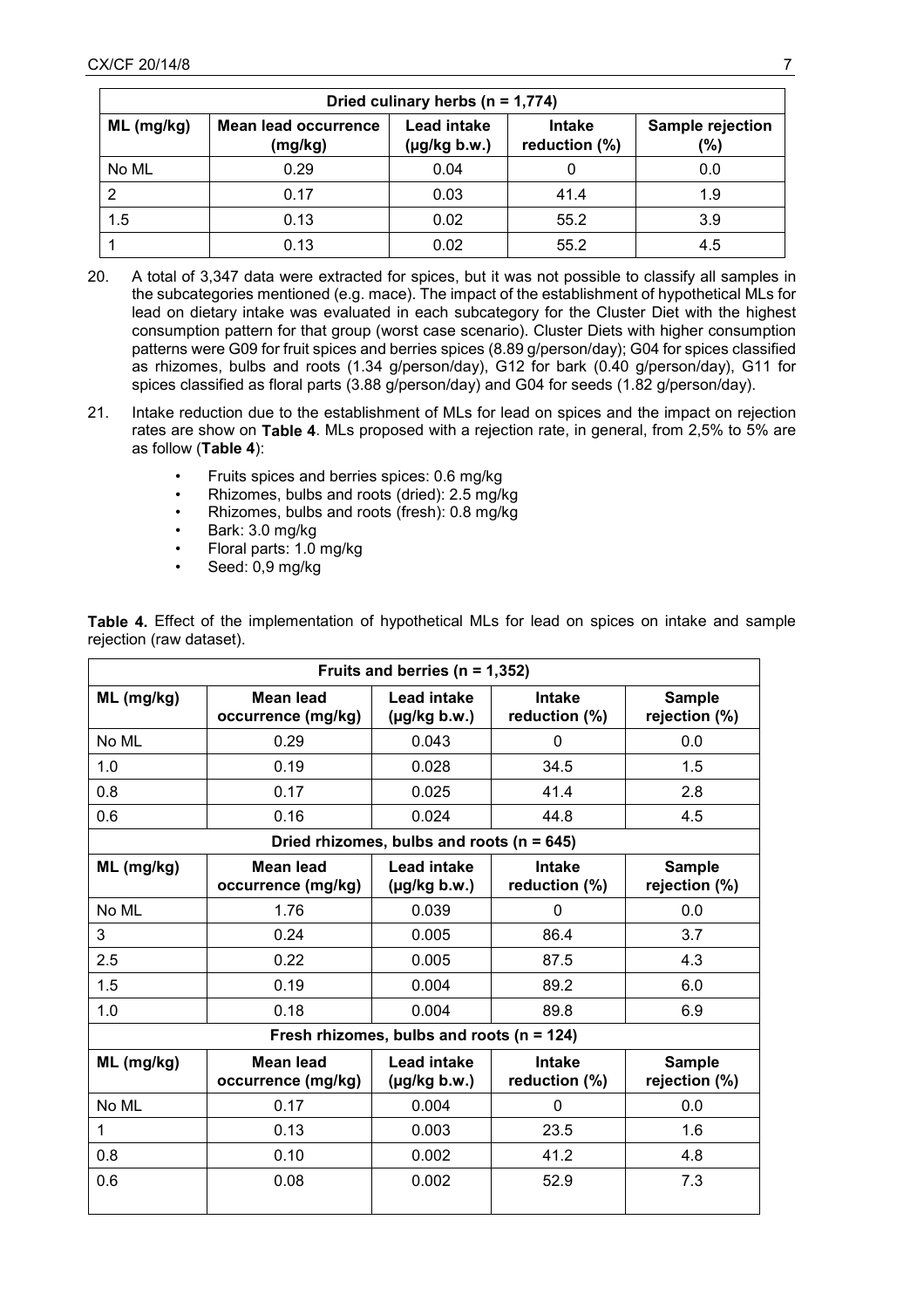|                | Bark (n = 270)                         |                                         |                                |                                |  |  |  |  |  |  |  |
|----------------|----------------------------------------|-----------------------------------------|--------------------------------|--------------------------------|--|--|--|--|--|--|--|
| $ML$ (mg/kg)   | <b>Mean lead</b><br>occurrence (mg/kg) | Lead intake<br>$(\mu g/kg b.w.)$        | <b>Intake</b><br>reduction (%) | <b>Sample</b><br>rejection (%) |  |  |  |  |  |  |  |
| No ML          | 0.89                                   | 0.006                                   | $\mathbf{0}$                   | 0.0                            |  |  |  |  |  |  |  |
| 4.0            | 0.67                                   | 0.004                                   | 24.7                           | 4.8                            |  |  |  |  |  |  |  |
| 3.0            | 0.62                                   | 0.004                                   | 30.3                           | 6.6                            |  |  |  |  |  |  |  |
| 2.5            | 0.54                                   | 0.004                                   | 39.3                           | 10.0                           |  |  |  |  |  |  |  |
| $\overline{2}$ | 0.52                                   | 0.003                                   | 41.6                           | 11.5                           |  |  |  |  |  |  |  |
| 1.5            | 0.39                                   | 0.003                                   | 56.2                           | 18.9                           |  |  |  |  |  |  |  |
|                |                                        | Floral parts ( $n = 30$ )               |                                |                                |  |  |  |  |  |  |  |
| $ML$ (mg/kg)   | <b>Mean lead</b><br>occurrence (mg/kg) | <b>Lead intake</b><br>$(\mu g/kg b.w.)$ | <b>Intake</b><br>reduction (%) | <b>Sample</b><br>rejection (%) |  |  |  |  |  |  |  |
| No ML          | 0.47                                   | 0.030                                   | 0                              | 0.0                            |  |  |  |  |  |  |  |
| $\mathbf{1}$   | 0.25                                   | 0.016                                   | 46.8                           | 2.70                           |  |  |  |  |  |  |  |
| 0.8            | 0.23                                   | 0.015                                   | 51.1                           | 13.5                           |  |  |  |  |  |  |  |
| 0.6            | 0.13                                   | 0.008                                   | 72.3                           | 20.0                           |  |  |  |  |  |  |  |
|                |                                        | Seeds (n = 371)                         |                                |                                |  |  |  |  |  |  |  |
| ML (mg/kg)     | <b>Mean lead</b><br>occurrence (mg/kg) | <b>Lead intake</b><br>$(\mu g/kg b.w.)$ | <b>Intake</b><br>reduction (%) | <b>Sample</b><br>rejection (%) |  |  |  |  |  |  |  |
| No ML          | 0.22                                   | 0.007                                   | 0                              | 0.0                            |  |  |  |  |  |  |  |
| $\mathbf{1}$   | 0.21                                   | 0.006                                   | 4.5                            | 2.9                            |  |  |  |  |  |  |  |
| 0.9            | 0.20                                   | 0.006                                   | 9.1                            | 4.9                            |  |  |  |  |  |  |  |
| 0.8            | 0.19                                   | 0.006                                   | 13.6                           | 5.9                            |  |  |  |  |  |  |  |
| 0.7            | 0.17                                   | 0.005                                   | 22.7                           | 9.2                            |  |  |  |  |  |  |  |

# **Food for infant and young children**

- 22. Food for infant and young children data were submitted from one region (European Union) and nine countries: Australia, Canada, Cuba, China, Japan, New Zealand, Singapore, Thailand and USA. Excluding data for infant formula, formula for special medical purposes intended for infants and follow-up formula, a total of 3,629 results were obtained. Considering information on the column "WHO Food Identifier", four subcategories were identified: cereal-based food (n = 1,662), fruit juice and herbal tea ( $n = 242$ ), ready-to-eat meal ( $n = 1,598$ ) and yoghurt, cheese and milkbased dessert (n = 127). For the subcategory cereal-based infant food, samples from total diet studies were not included (**TableC1**).
- 23. In 2019, 240 data for cereal-based food for infants and young children, 5 data for yoghurt, cheese and milk-based dessert for infants and young children, 317 data for ready-to-eat meal for infants and young children and 14 data for fruit juice and herbal tea for infants and young children were submitted. During the analysis, inconsistencies were found for 2019 data and thus they were not were not included in Table C1. EWG considered that it would be better to deal with this category next year.

# **Sugar and confectionery.**

24. Sugar and confectionery data were submitted from one region (European Union) and eight countries: Australia, Brazil, Canada, China, France, New Zealand, Singapore and USA. Lead occurrence data from 2008 to 2018 are presented in **Table D1.** During the EWG work on data analysis, inconsistencies were identified related to data submitted and extracted in 2019 after the call for data. Considering the amount of data (2,598), probably is better to deal with this category next year.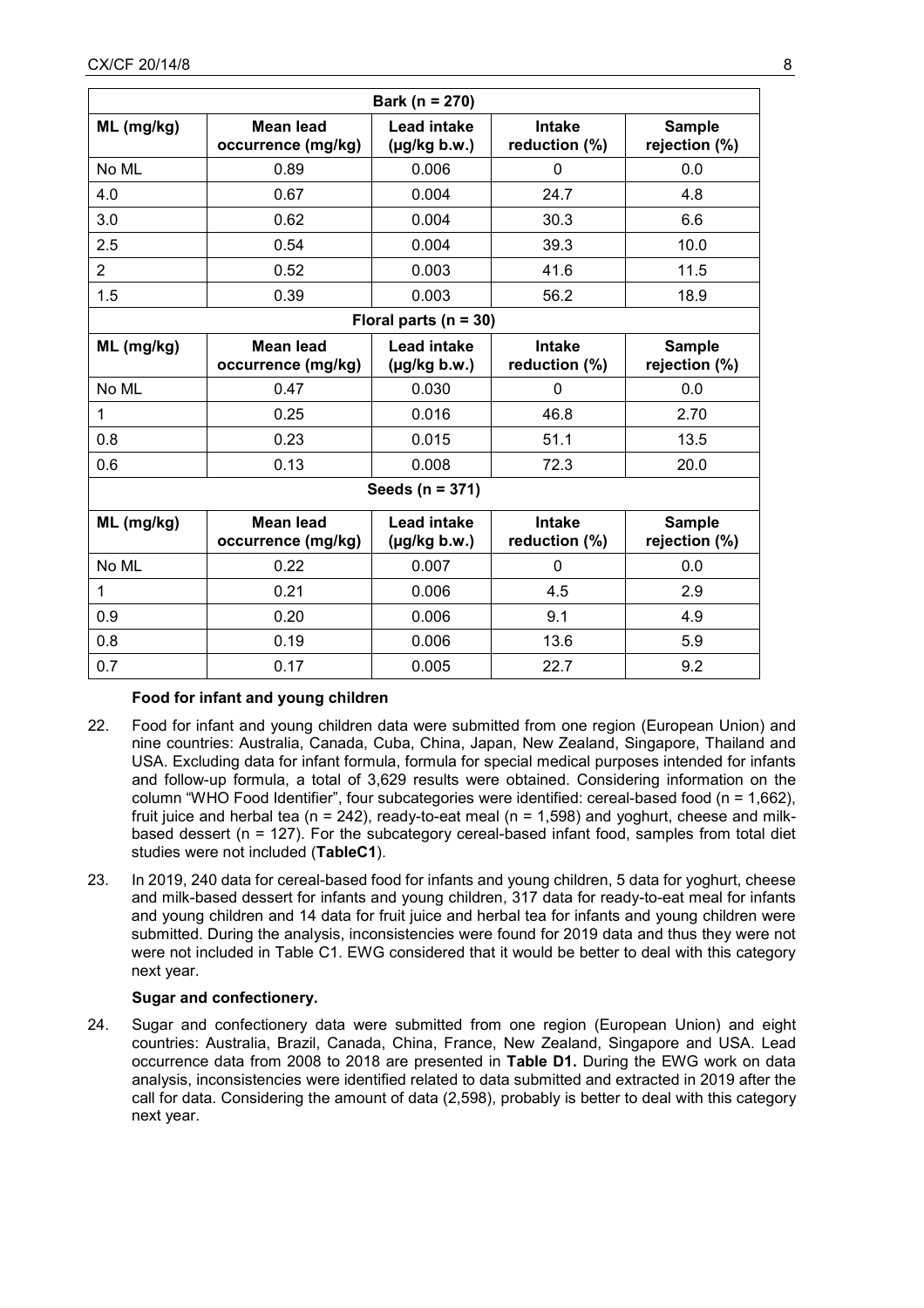# **ANNEX I: Tables**

# **Table A1.** Lead concentrations in eggs and eggs products (raw dataset)

| <b>Food Category</b> | <b>Countries data</b>                                           | $N + / N$ | Mean<br>(mg/kg) | <b>Median</b><br>(mg/kg) | 95TH<br><b>Percentile</b><br>(mg/kg) | 97.5TH<br><b>Percentile</b><br>(mg/kg) | Min<br>(mg/kg)           | Max (mg/kg) |
|----------------------|-----------------------------------------------------------------|-----------|-----------------|--------------------------|--------------------------------------|----------------------------------------|--------------------------|-------------|
| Eggs                 | Canada, China, Singapore, Thailand,<br>USA, WHO European Region | 178/1,254 | 0.02            | 0.01                     | 0.04                                 | 0.07                                   | 0.00005                  | 13.0        |
| Preserved            | China, Singapore, USA                                           | 688/907   | 0.44            | 0.06                     | 1.51                                 | 3.35                                   | 0.0001                   | 27.7        |
| Dried, whole         | <b>WHO European Region</b>                                      | 2/8       | 0.02            | 0.004                    | 0.05                                 | 0.05                                   | 0.0001                   | 0.05        |
| Dried, yolk          | <b>WHO European Region</b>                                      | 1/1       | 0.04            |                          | $\overline{\phantom{a}}$             | $\blacksquare$                         |                          |             |
| Dried, white         | <b>WHO European Region</b>                                      | 1/1       | 0.01            | $\overline{\phantom{a}}$ | $\overline{\phantom{a}}$             | $\overline{\phantom{a}}$               | $\overline{\phantom{a}}$ |             |
| Salted egg           | China, USA                                                      | 10/21     | 0.04            | 0.006                    | 0.21                                 | 0.33                                   | 0.0005                   | 0.45        |
| Salted yolk          | <b>WHO European Region</b>                                      | 1/1       | 0.02            | $\overline{\phantom{a}}$ | $\overline{\phantom{a}}$             |                                        | $\overline{\phantom{a}}$ |             |
| <b>Boiled</b>        | <b>USA</b>                                                      | 2/2       | 0.02            | 0.02                     | 0.03                                 | 0.03                                   | 0.006                    | 0.03        |
| <b>Braised</b>       | Singapore                                                       | 0/1       | 0.05            |                          |                                      |                                        |                          |             |
| Liquid yolk egg      | <b>WHO European Region</b>                                      | 0/1       | 0.005           | $\overline{\phantom{0}}$ |                                      |                                        |                          |             |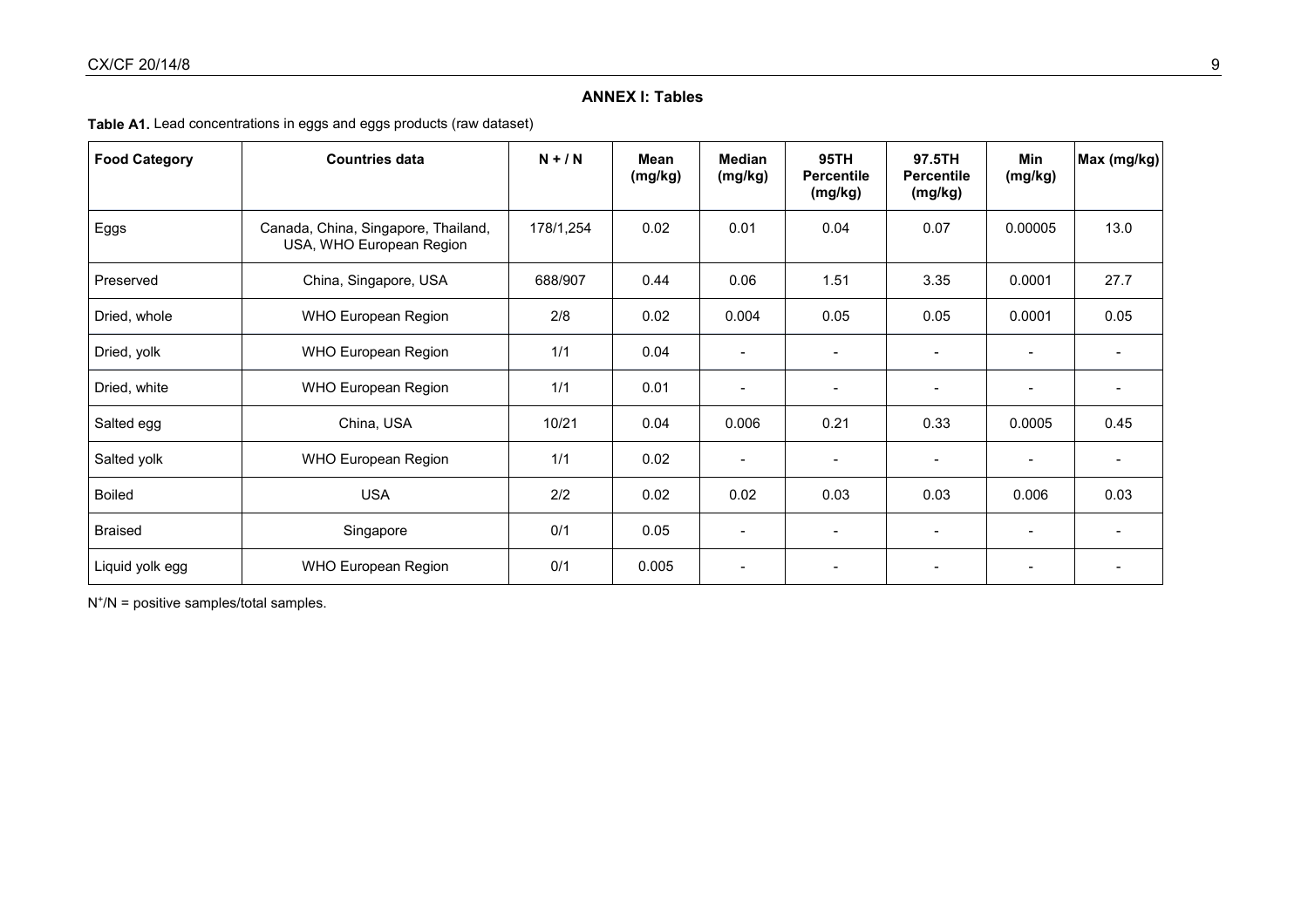# **Table A2.** Supplemental table of lead concentrations in eggs and egg products for raw and LOQ-limited datasets

| <b>Food Category</b> | <b>Raw dataset</b> |              |                                     |       | <b>LOQ-</b> limited dataset |                                     |  |  |
|----------------------|--------------------|--------------|-------------------------------------|-------|-----------------------------|-------------------------------------|--|--|
|                      | N                  | Mean (mg/kg) | 95 <sup>th</sup> percentile (mg/kg) | N     | Mean (mg/kg)                | 95 <sup>th</sup> percentile (mg/kg) |  |  |
| Eggs                 | .254               | 0.02         | 0.04                                | 1.153 | 0.02                        | 0.04                                |  |  |
| Preserved eggs       | 907                | 0.44         | 51                                  | 907   | 0.44                        | . .51                               |  |  |

**Table B1.** Lead concentrations in spices and culinary herbs and subcategories (raw dataset).

| <b>Food Category</b>  | <b>Countries</b>                                                                           | $N+/N$      | Mean<br>(mg/kg) | Median<br>(mg/kg) | 95 <sup>th</sup><br><b>Percentile</b><br>(mg/kg) | $97.5^{\text{th}}$<br><b>Percentile</b><br>(mg/kg) | Min<br>(mg/kg) | Max<br>(mg/kg) |
|-----------------------|--------------------------------------------------------------------------------------------|-------------|-----------------|-------------------|--------------------------------------------------|----------------------------------------------------|----------------|----------------|
| <b>Culinary herbs</b> |                                                                                            |             |                 |                   |                                                  |                                                    |                |                |
| Total                 | Brazil, Canada, China, India, Japan,<br>Singapore, Thailand, USA, WHO<br>European Region   | 1489/1,925  | 0.27            | 0.03              | 1.10                                             | 2.00                                               | 0.0001         | 22.7           |
| Fresh                 | Canada, USA                                                                                | 140/151     | 0.04            | 0.02              | 0.18                                             | 0.20                                               | 0.001          | 0.271          |
| <b>Dried</b>          | Brazil, Canada, China, India, Singapore,<br>Thailand, WHO European Region<br>Thailand, USA | 1,349/1,774 | 0.29            | 0.032             | 1.24                                             | 2.13                                               | 0.0001         | 22.7           |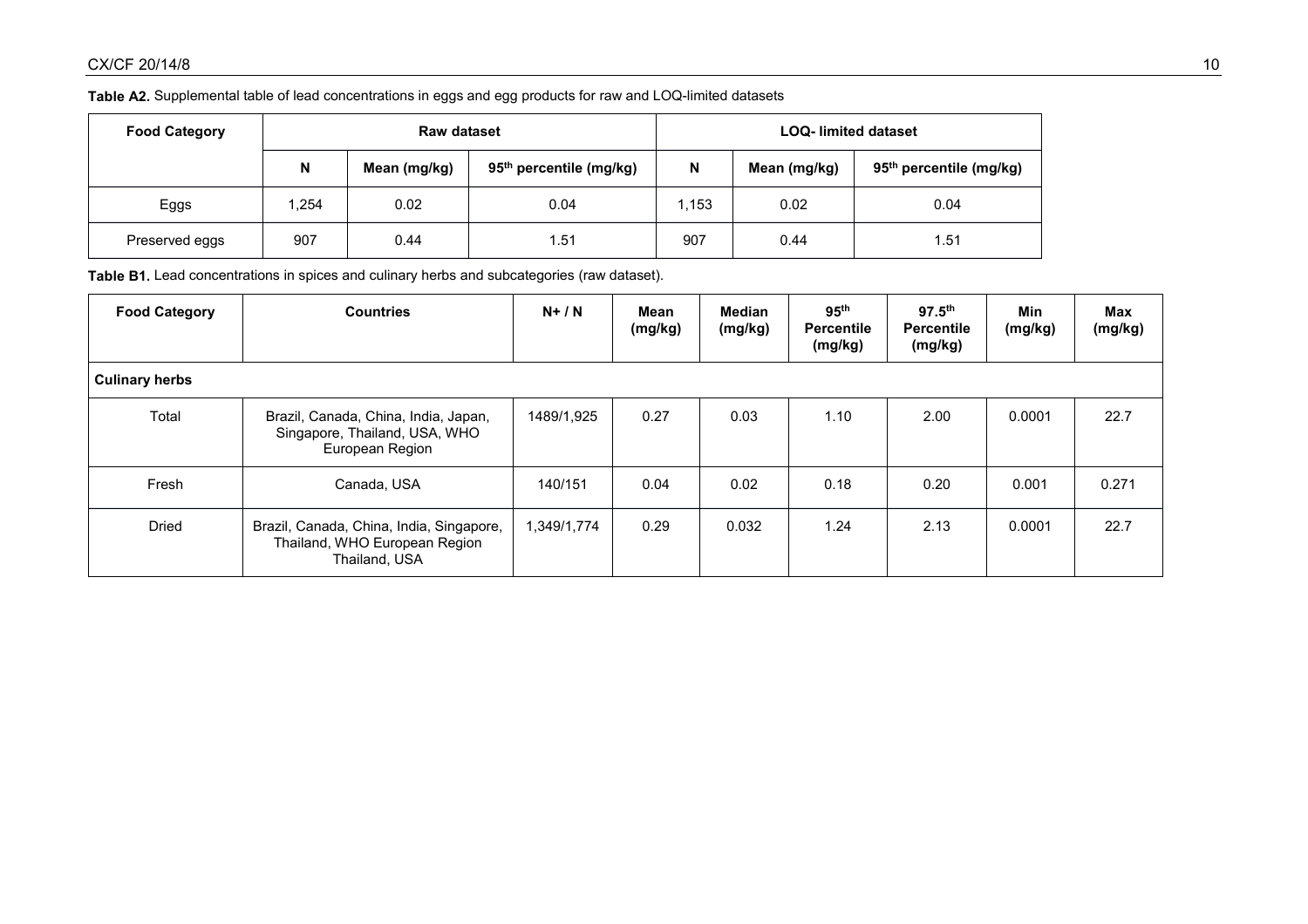| <b>Food Category</b>                 | <b>Countries</b>                                                                                    | $N+/N$     | <b>Mean</b><br>(mg/kg) | <b>Median</b><br>(mg/kg) | 95 <sup>th</sup><br><b>Percentile</b><br>(mg/kg) | $97.5^{th}$<br><b>Percentile</b><br>(mg/kg) | <b>Min</b><br>(mg/kg) | <b>Max</b><br>(mg/kg) |
|--------------------------------------|-----------------------------------------------------------------------------------------------------|------------|------------------------|--------------------------|--------------------------------------------------|---------------------------------------------|-----------------------|-----------------------|
| <b>Spices</b>                        |                                                                                                     |            |                        |                          |                                                  |                                             |                       |                       |
| Total                                | Brazil, Canada, China, India, Indonesia,<br>Japan, Singapore. Thailand. USA, WHO<br>European Region | 2.721/3347 | 0.64                   | 0.13                     | 1.24                                             | 2.5                                         | 0.0001                | 135.7                 |
| <b>Fruits and berries</b>            | Brazil, India, Indonesia, Singapore.<br>Thailand, USA.WHO European Region                           | 1143/1,352 | 0.29                   | 0.14                     | 0.60                                             | 0.90                                        | 0.0001                | 49.1                  |
| Rhizomes, bulbs and<br>roots (dried) | Brazil, India, Singapore, USA Thailand.                                                             | 571/645    | 1.76                   | 0.09                     | 1.84                                             | 24.4                                        | 0.0007                | 645                   |
| Rhizomes, bulbs and<br>roots (fresh) | Brazil. India, Indonesia, Japan,<br>Singapore, Thailand, USA                                        | 102/124    | 0.17                   | 0.02                     | 0.79                                             | 1.13                                        | 0.001                 | 2.7                   |
| <b>Bark</b>                          | Brazil, India, Indonesia, Singapore,<br>Thailand, USA, WHO European Region                          | 239/270    | 0.89                   | 0.44                     | 3.03                                             | 3.73                                        | 0.0005                | 23.8                  |
| Floral parts                         | Singapore, Thailand, WHO European<br>Region                                                         | 23/30      | 0.47                   | 0.20                     | 0.93                                             | 1.56                                        | 0.018                 | 6.7                   |
| Seed                                 | Brazil, India, Canada, Indonesia<br>Singapore, Thailand, USA, WHO<br>European Region                | 280/371    | 0.26                   | 0.15                     | 0.82                                             | 0.95                                        | 0.0003                | 11.7                  |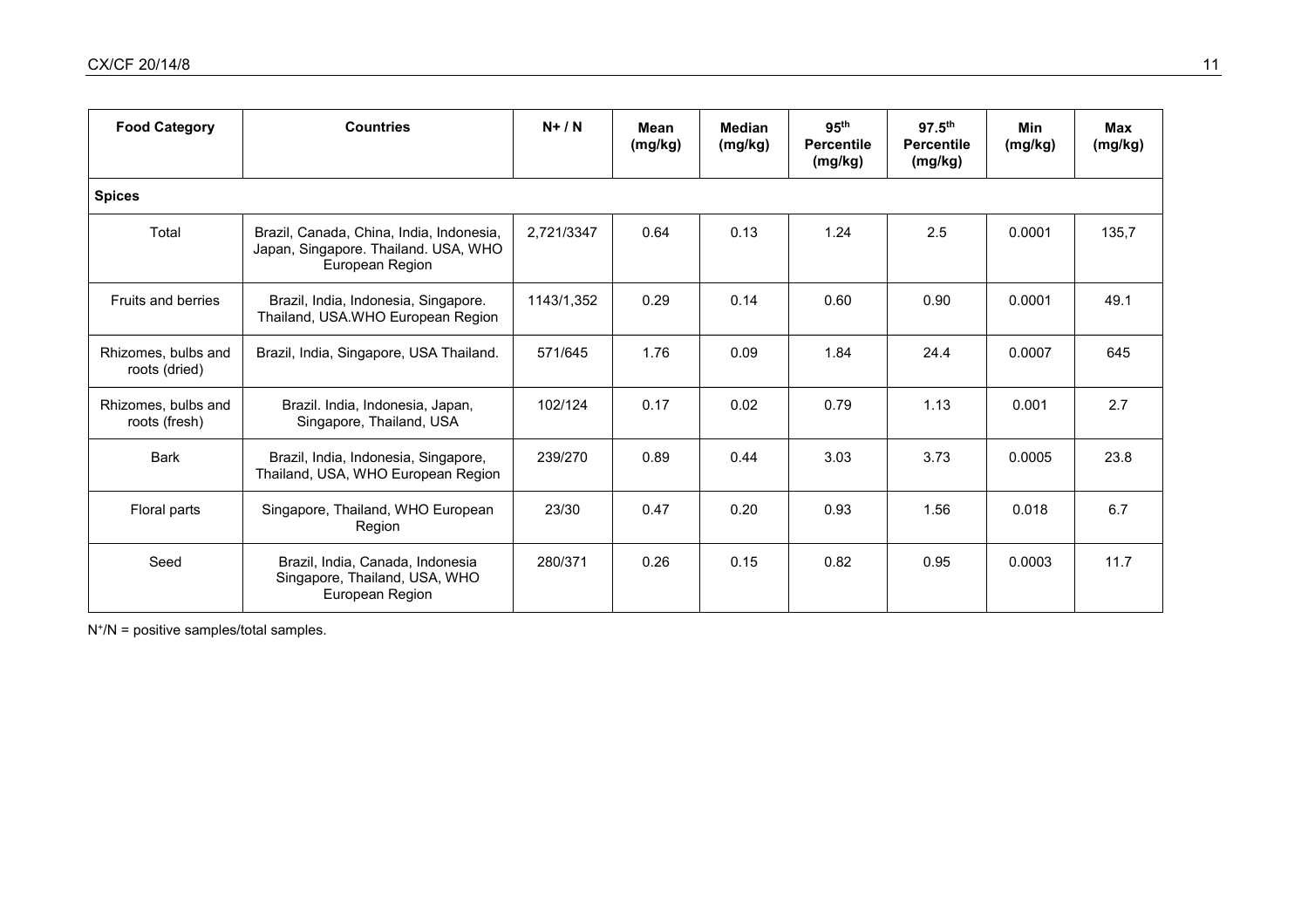# **Table B2.** Supplemental table of lead concentrations in spices and aromatic herbs for raw and LOQ-limited datasets

| <b>Food Category</b> |       | <b>Raw dataset</b> |                             |       | <b>LOQ-</b> limited dataset |                             |  |  |
|----------------------|-------|--------------------|-----------------------------|-------|-----------------------------|-----------------------------|--|--|
|                      | N     | Mean (mg/kg)       | 95 <sup>th</sup> percentile | N     | Mean (mg/kg)                | 95 <sup>th</sup> percentile |  |  |
| Culinary herbs       | 1,881 | 0.27               | 1.08                        | .864  | 0.27                        | 1.07                        |  |  |
| Spices               | 2,325 | 0.34               | 1.06                        | 2,310 | 0.33                        | 1.03                        |  |  |

**Table C1.** Lead concentration in food for infants and small children considering all data from 2008 to 2018 (raw dataset).

| Food category                                                               | <b>Countries</b>                                                                           | $N+ / N$   | Mean<br>(mg/kg) | <b>Median</b><br>(mg/kg) | 95 <sup>th</sup><br><b>Percentile</b><br>(mg/kg) | $97.5^{\text{th}}$<br><b>Percentile</b><br>(mg/kg) | <b>Min</b><br>(mg/kg) | <b>Max</b><br>(mg/kg) |
|-----------------------------------------------------------------------------|--------------------------------------------------------------------------------------------|------------|-----------------|--------------------------|--------------------------------------------------|----------------------------------------------------|-----------------------|-----------------------|
| Cereal based infant<br>food (expressed "as<br>is")                          | Australia, Canada, Japan, Singapore,<br>USA, WHO European Region                           | 7/85       | 0.04            | 0.05                     | 0.20                                             | 0.20                                               | 0.025                 | 0.20                  |
| Cereal based infant<br>food (expressed "as<br>consumed")                    | Australia, Canada, Japan, Singapore,<br>USA, WHO European Region                           | 484 / 1577 | 0.01            | 0.005                    | 0.04                                             | 0.05                                               | 0.00001               | 0.32                  |
| Ready-to-eat meal                                                           | Australia, Canada, Japan, New Zealand,<br>Singapore, Thailand, USA, WHO<br>European Region |            | 0.01            | 0.004                    | 0.03                                             | 0.05                                               | 0.00015               | 0.8                   |
| Fruit juice and herbal<br>tea for infant and<br>young children              | Canada, China, Cuba, Singapore, USA,<br><b>WHO European Region</b>                         | 129/242    | 0.01            | 0.005                    | 0.02                                             | 0.03                                               | 0.00001               | 0.90                  |
| Fruit juice                                                                 | Canada, Singapore, USA, WHO<br>European Region                                             | 114/211    | 0.01            | 0.006                    | 0.02                                             | 0.02                                               | 0.00001               | 0.05                  |
| <b>Herbal Tea</b>                                                           | <b>WHO European Region</b>                                                                 | 15/31      | 0.05            | 0.005                    | 0.42                                             | 0.52                                               | 0.002                 | 0.90                  |
| Yogurt and cheese<br>milk-based dessert for<br>infant and young<br>children | Australia, China, New Zealand, USA,<br>WHO European Region                                 | 35/127     | 0.01            | 0.004                    | 0.03                                             | 0.03                                               | 0.0005                | 0.1                   |
| Yogurt                                                                      | China, WHO European Region                                                                 | 9/42       | 0.004           | 0.01                     | 0.01                                             | 0.03                                               | 0.0015                | 0.03                  |
| Cheese and milk-<br>based dessert                                           | Australia, New Zealand, USA, WHO<br>European Region                                        | 26 / 85    | 0.01            | 0.004                    | 0.03                                             | 0.03                                               | 0.0005                | 0.1                   |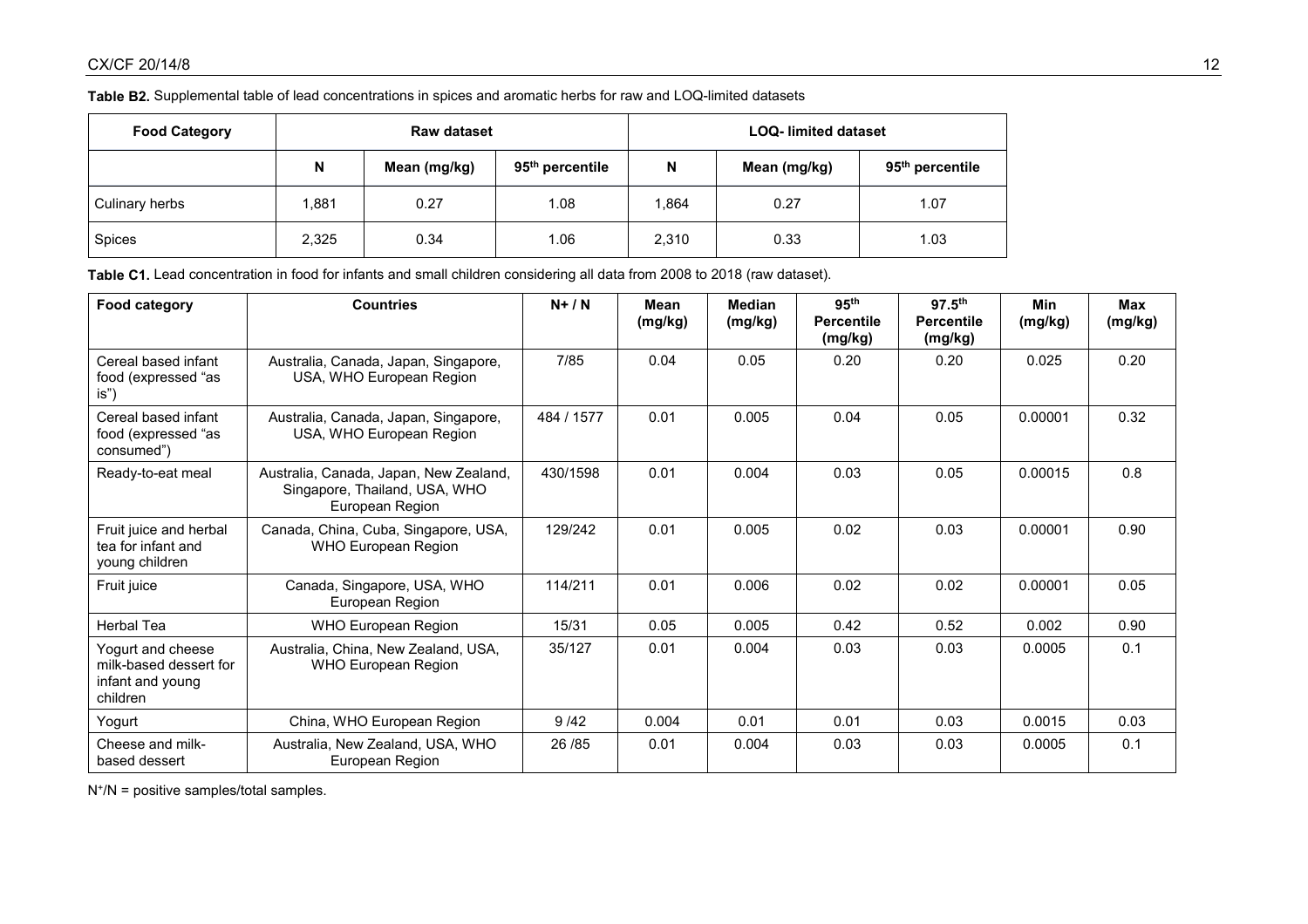| <b>Food Category</b>       | <b>Countries</b>                                                                            | $N + / N$ | Mean<br>(mg/kg) | Median<br>(mg/kg) | 95 <sup>th</sup><br><b>Percentile</b><br>(mg/kg) | 97.5 <sup>th</sup><br><b>Percentile</b><br>(mg/kg) | <b>Min</b><br>(mg/kg) | Max (mg/kg) |
|----------------------------|---------------------------------------------------------------------------------------------|-----------|-----------------|-------------------|--------------------------------------------------|----------------------------------------------------|-----------------------|-------------|
| Sugars                     | Australia, Brazil, Canada, China, France,<br>New Zealand, Singapore, WHO<br>European Region | 440/622   | 0.02            | 0.01              | 0.05                                             | 0.08                                               | 0.0001                | 0.3         |
| White sugar                | Australia, Brazil, Canada, China, New<br>Zealand, Singapore, WHO European<br>Region         | 376/487   | 0.02            | 0.01              | 0.05                                             | 0.06                                               | 0.0001                | 0.3         |
| Brown sugar                | Singapore, WHO European Region                                                              | 14/55     | 0.05            | 0.03              | 0.14                                             | 0.19                                               | 0.003                 | 0.23        |
| <b>Others</b>              | Brazil, France, Singapore, WHO<br>European Region                                           | 50/80     | 0.02            | 0.01              | 0.05                                             | 0.06                                               | 0.003                 | 0.20        |
| Honey                      | Australia, Brazil, Canada, France, New<br>Zealand, Singapore, USA, WHO<br>European Region   | 1094/2610 | 0.03            | 0.01              | 0.09                                             | 0.15                                               | 0.0007                | 2.73        |
| Syrup and molasses         | Brazil, Canada, Singapore                                                                   | 76/111    | 0.02            | 0.01              | 0.05                                             | 0.05                                               | 0.0001                | 0.27        |
| Confectionery<br>(candies) | Canada, Singapore, USA, WHO<br>European Region                                              | 119/295   | 0.03            | 0.01              | 0.06                                             | 0.11                                               | 0.0005                | 0.72        |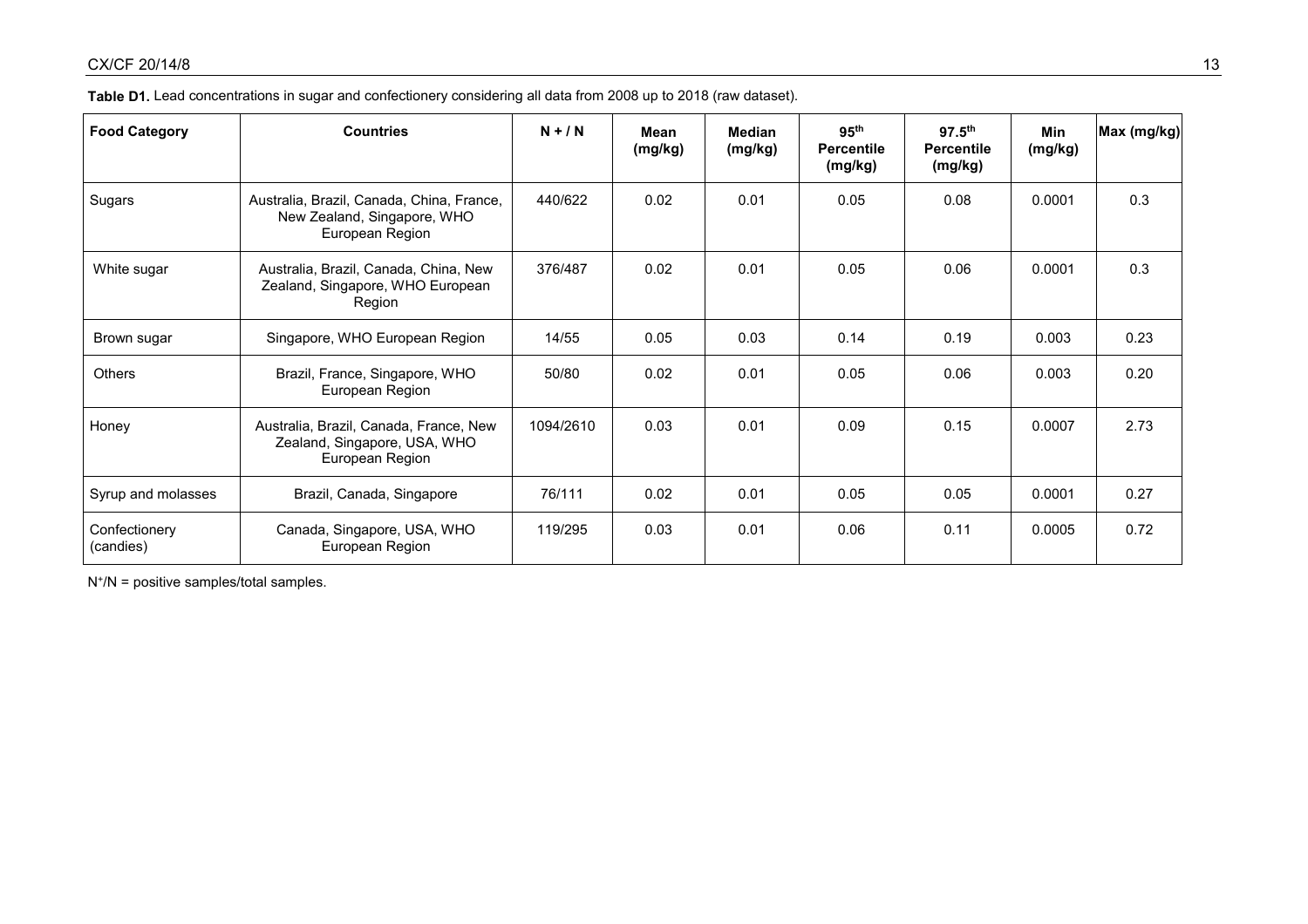#### **APPENDIX III**

#### **LIST OF PARTICIPANTS**

#### **CHAIR**

### **Brazil**

Mrs Lígia Lindner Schreiner Health Regulation Expert Brazilian Health Regulatory Agency – ANVISA Brasília Brazil

Mrs Larissa Bertollo Gomes Pôrto Health Regulation Expert Brazilian Health Regulatory Agency – ANVISA Brasília Brazil

### **ARGENTINA**

Argentina's Codex Contact Point Agroindustry **Secretariat** Ministerio de Agricultura, Ganadería y Pesca Argentina

### **AUSTRALIA**

Dr Matthew O'Mullane Section Manager – Standards & Surveillance Food Standards Australia and New Zealand Kingston Australia

### **BRAZIL**

Mrs Carolina Araujo Vieira Health Regulation Expert Brazilian Health Regulatory Agency – ANVISA Brasília Brazil

Flávia Beatriz Custódio Ph.D of Food Science Professor of Faculdade de Farmácia da Universidade Federal de Minas Gerais

Mr Milton Cabral De Vasconcelos Neto Health and Technology Analyst Official Public Health Laboratory (Ezequiel Dias Foundation - FUNED) Belo Horizonte Brazil Silvana do Couto Jacob Researcher National Institute of Quality Control of Health -

INCQS/Fiocruz Rio de Janeiro Brazil

#### **CANADA**

Stephanie Glanville Scientific Evaluator, Food Contaminants Section Bureau of Chemical Safety Health Canada

### **CHINA**

Di Wu Yangzte Delta Region Institute of TsingHua Univ.

Yi Shao Associate Professor China National Center for Food Safety Risk Assessment Beijing, China

Yongning Wu Chief scientist China National Center for Food Safety Risk Assessment Beijing, China

## **COSTA RICA**

Amanda Lasso Cruz Asesor Codex Ministerio de Economía Industria y Comerico

#### **CUBA**

Roberto Dair García de la Rosa Public Health Ministry

### **EUROPEAN UNION**

Ms Veerle Vanheusden Administrator DG SANTE European Commission Brussels, Belgium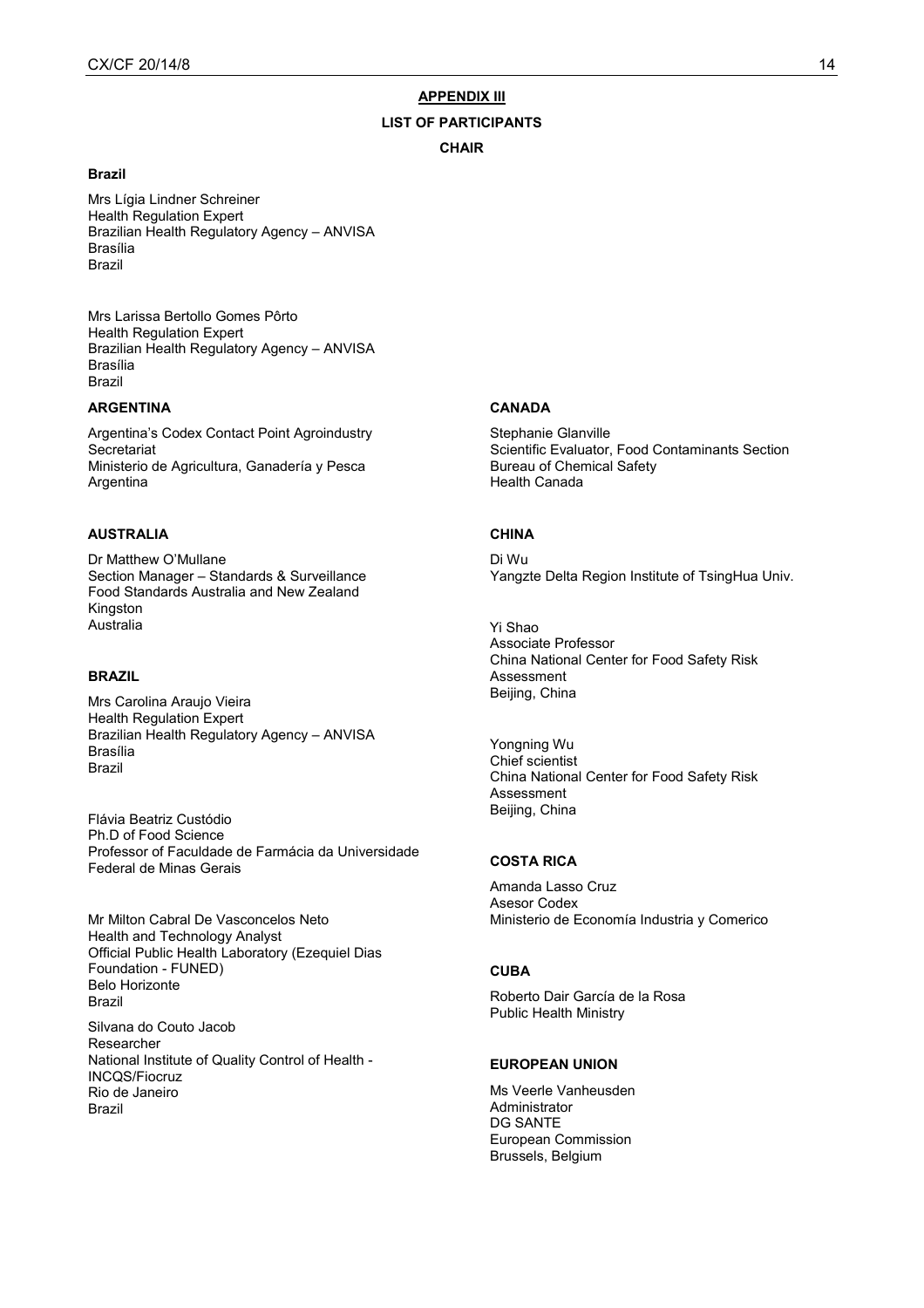### **IRAN**

Mansooreh Mazaheri Ph.D of Biophysics Director of Applied Research and Technology Director of Biology Research group, Faculty of Food & **Agriculture** Iran Secretariat of CCCF & CCGP

### **JAPAN**

Codex Japan Ministry of Health, Labour and Welfare

### **KAZAKHSTAN**

Zhanar Tolysbayeva Expert on hygiene of nutrition Codex Alimentarius Ministry of Healthcare the Republic of Kazakhstan Astana, Kazakhstan

#### **MEXICO**

Tania Daniela Fosada Soriano Secretaría de Economía

## **NEW ZEALAND**

Andrew Pearson Senior Adviser Toxicology Ministry for Primary Industries

### **REPUBLIC OF KOREA**

Lee Geun Pil Ministry of Agriculture, Food and Rural affairs Codex researcher, Food Standard Division Ministry of Food and Drug Safety (MFDS), Republic of Korea

Seong Yeji MFDS

#### **SAUDI ARABIA**

Lama Almaiman Saudi Food and Drug Authority

Mr Mohammed Bineid Acting head of chemical risks Executive Department of Monitoring & Risk Assessment Saudi Food and Drug Authority Riyadh, Saudi Arabia

Mr Yasir Alaqil Senior Microbiology Specialist Executive Dept.of Standards and food products evaluation Saudi Food and Drug Authority Riyadh, Saudi Arabia

### **THAILAND**

Koewadee Phonkliang Standards Officer, Senior Professional Level National Bureau of Agricultural Commodity and Food Standards Ministry of Agriculture and Cooperatives Bangkok, Thailand

Chutiwan Jatupompong Ministry of Agriculture and Cooperatives **Thailand** 

#### **TURKEY**

Sinan Arslan Republic of Turkey Ministry of Food, Agriculture

### **UNITED STATES OF AMERICA**

Henry Kim U.S. Food and Drug Administration Center for Food Safety and Applied Nutrition 5001 Campus Drive College Park, MD 20740 E-mail: henry.kim@fda.hhs.gov

Lauren Posnick Robin U.S. Delegate to CCCF U.S. Food and Drug Administration Center for Food Safety and Applied Nutrition

### **URUGUAY**

Claudia Boullosa Ministerio de Salud Pública

#### **EUROPEAN COCOA ASSOCIATION**

Julia Manetsberger

#### **INTERNATIONAL CONFECTIONERY ASSOCIATION (ICA/IOCCC)**

Eleonora Alquati ICA

### **INTERNATIONAL COUNCIL OF BEVERAGES ASSOCIATIONS (ICBA)**

Maia Jack Vice President Scientific and Regulatory Affairs American Beverage Association